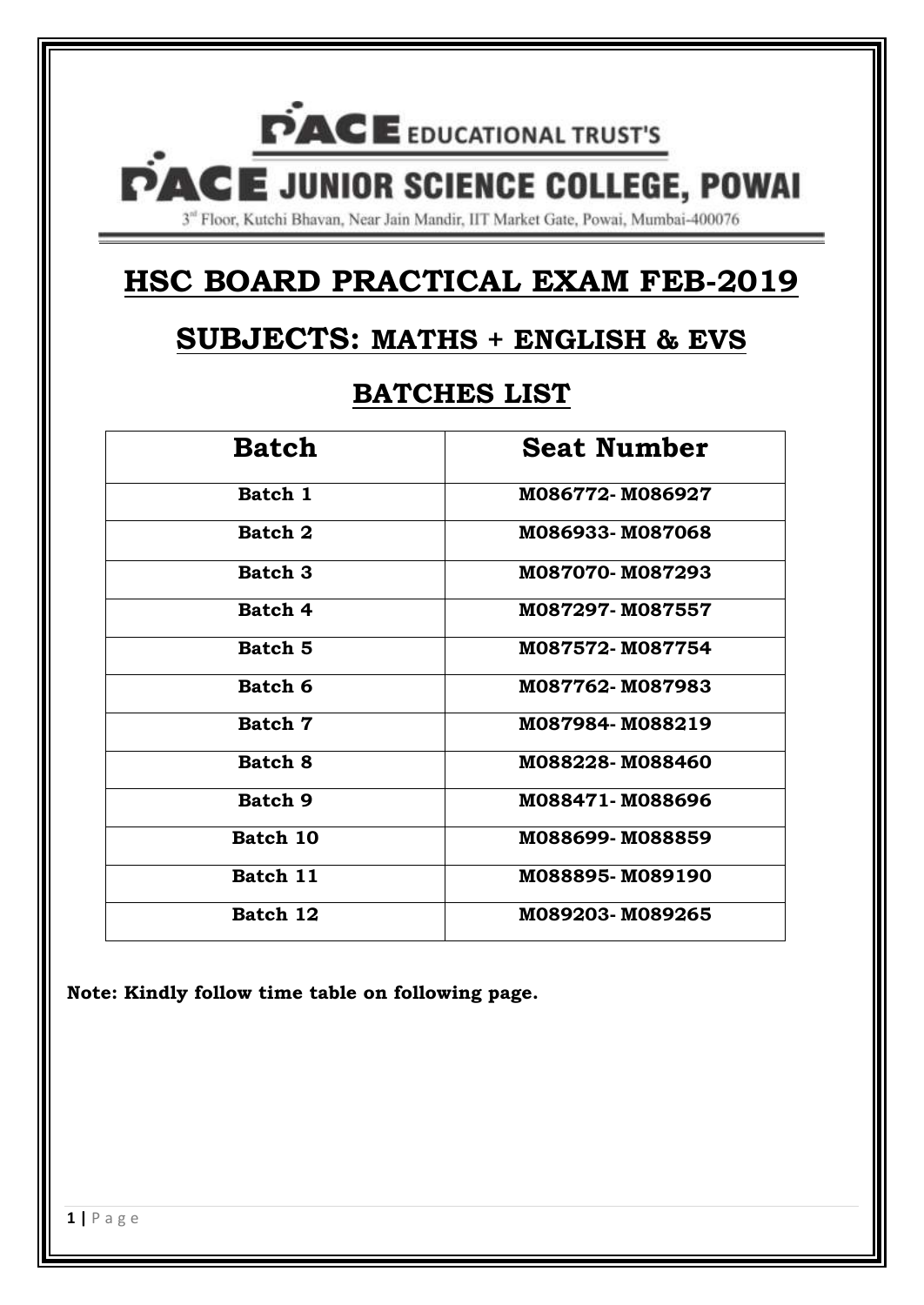### **TIME TABLE FOR SUBJECTS:**

## **MATHS + ENGLISH & EVS**

| <b>DATE &amp;TIME</b>    | <b>TIME</b> | MATHS +<br><b>ENGLISH</b> | <b>EVS</b>         |
|--------------------------|-------------|---------------------------|--------------------|
| 1st FEB 2019             | 9.30-12.30  | Batch $-1,2$ ,            | Batch $-3,4$       |
| Friday                   | 1.30-4.30   | Batch $-3,4$              | Batch $-1,2$ ,     |
| 2 <sup>th</sup> FEB 2019 | 9.30-12.30  | Batch $-5,6$              | <b>Batch -7,8</b>  |
| <b>Saturday</b>          | 1.30-4.30   | <b>Batch -7,8</b>         | Batch $-5,6$       |
| 4th FEB 2019             | 9.30-12.30  | Batch -9,10               | Batch-11,12        |
| <b>Monday</b>            | 1.30-4.30   | <b>Batch-11,12</b>        | <b>Batch -9,10</b> |

## **PSYCHOLOGY + ENGLISH & EVS**

| 4 <sup>th</sup> FEB 2019 | 9.30-12.30 | M087183-M088859                                 |
|--------------------------|------------|-------------------------------------------------|
|                          |            | All psychology students will have               |
| <b>Monday</b>            |            | <b>Psychology + English &amp; EVS Practical</b> |
|                          |            | in this slot only.                              |

**Note:** 

**Xerox of Hall ticket, Certified journal, EVS project is compulsory.** 

**Students must report 30 min before as per their batch timing.**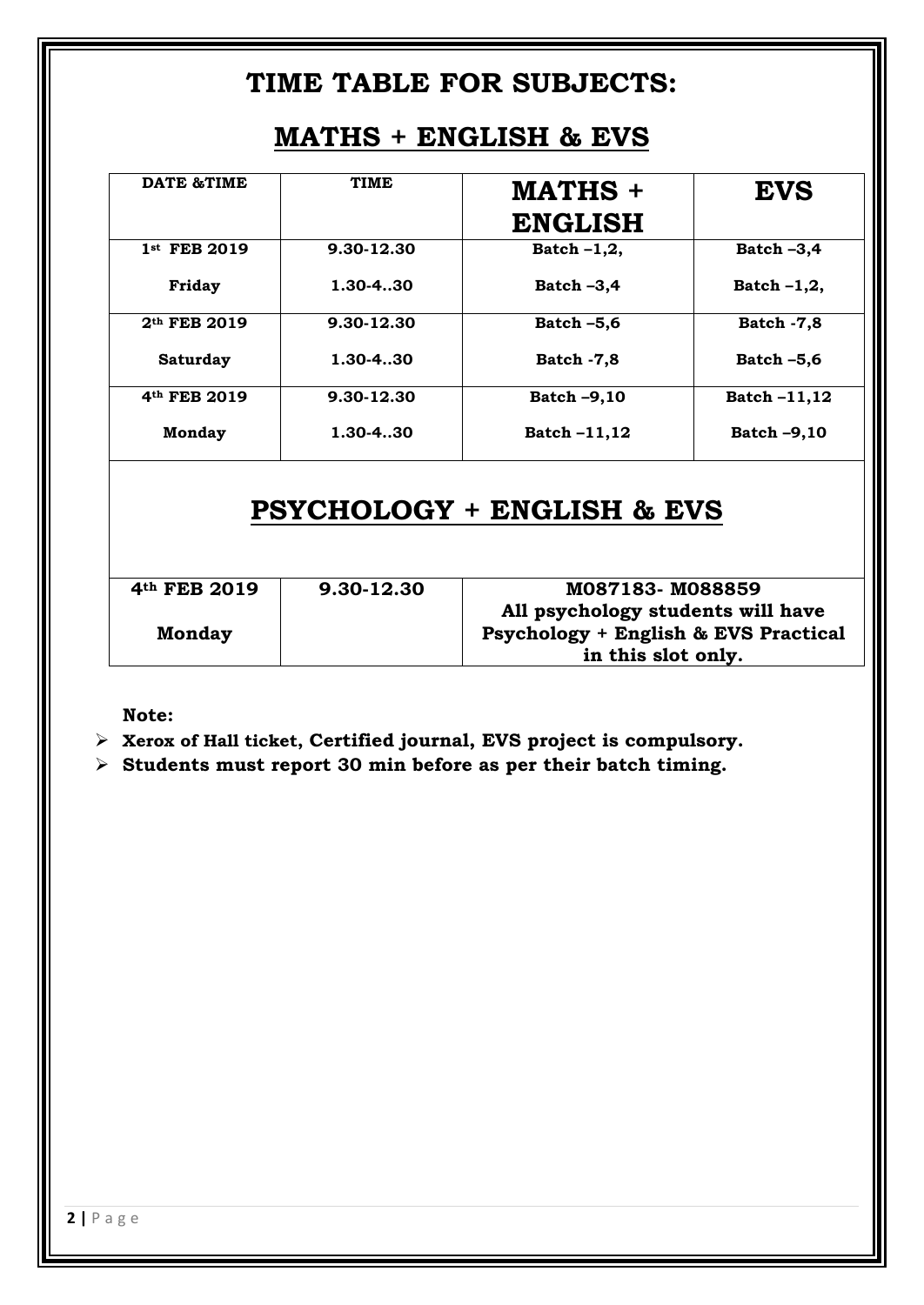# **SUBJECTS: Biology & Information Technology**

## **BATCHES & TIME TABLE**

| <b>DATE</b>    | <b>TIME</b> | <b>SEAT NUMBER</b> | <b>SUBJECT</b>       |
|----------------|-------------|--------------------|----------------------|
| 5th Feb 2019   | 9.30-12.30  | M087108 -          | <b>Bio Practical</b> |
| <b>Tuesday</b> |             | M089174            | <b>Exam</b>          |
| 5th Feb 2019   | 1.30-4.30   | M087108 -          | <b>IT Practical</b>  |
| Tuesday        |             | M089174            | <b>Exam</b>          |

#### **Note:**

- **Xerox of Hall ticket, Certified journal, project is compulsory.**
- **Students must report 30 min before as per their batch timing.**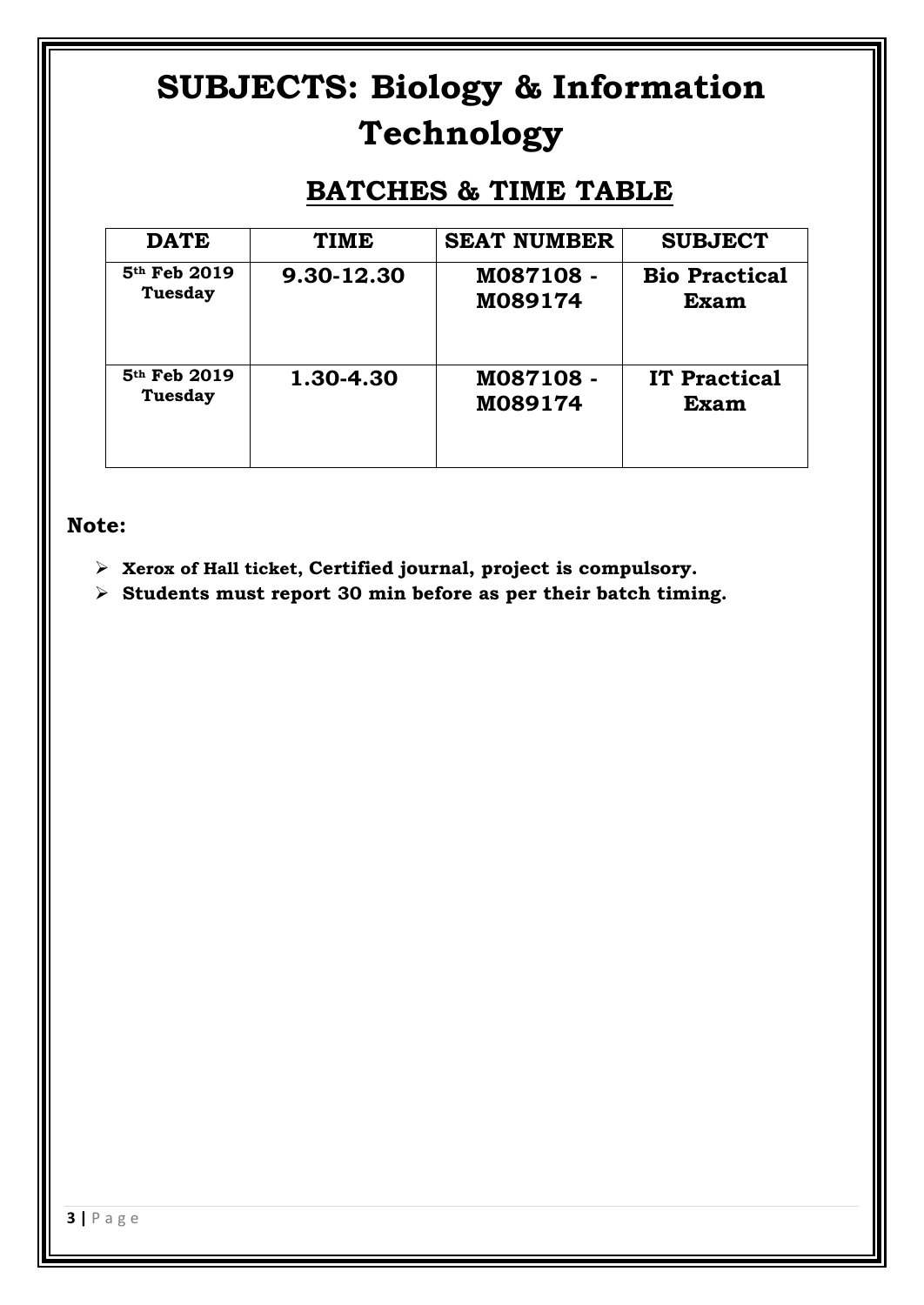# **SUBJECTS: ELECTRICAL MAINTENANCE**

## **BACTHES & TIME TABLE**

| <b>DATE</b>                         | <b>TIME</b> | <b>SEAT NUMBER</b>         | <b>BATCH</b>    |
|-------------------------------------|-------------|----------------------------|-----------------|
| 5 <sup>th</sup> FEB 2019<br>Tuesday | 9.30-4.30   | M086772-<br>M086994        | <b>BATCH 01</b> |
| 6th FEB 2019<br>Wednesday           | 9.30-4.30   | M086997-<br>M087336        | <b>BATCH 02</b> |
| 7th FEB 2019<br><b>Thursday</b>     | 9.30-4.30   | M087350-<br>M087695        | <b>BATCH 03</b> |
| 8 <sup>th</sup> FEB 2019<br>Friday  | 9.30-4.30   | M087696-<br>M088179        | <b>BATCH 04</b> |
| 9th FEB 2019<br><b>Saturday</b>     | 9.30-4.30   | M088190-<br><b>M088605</b> | <b>BATCH 05</b> |
| 10th FEB 2019<br>Sunday             | 9.30-4.30   | M088614-<br>M089031        | <b>BATCH 06</b> |
| 11th FEB 2019<br>Monday             | 9.30-4.30   | M089038-<br>M089265        | <b>BATCH 07</b> |

#### **Note:**

- **Xerox of Hall ticket, certified journal and EM sheets are compulsory.**
- **Students must report 30 min before as per their batch timing.**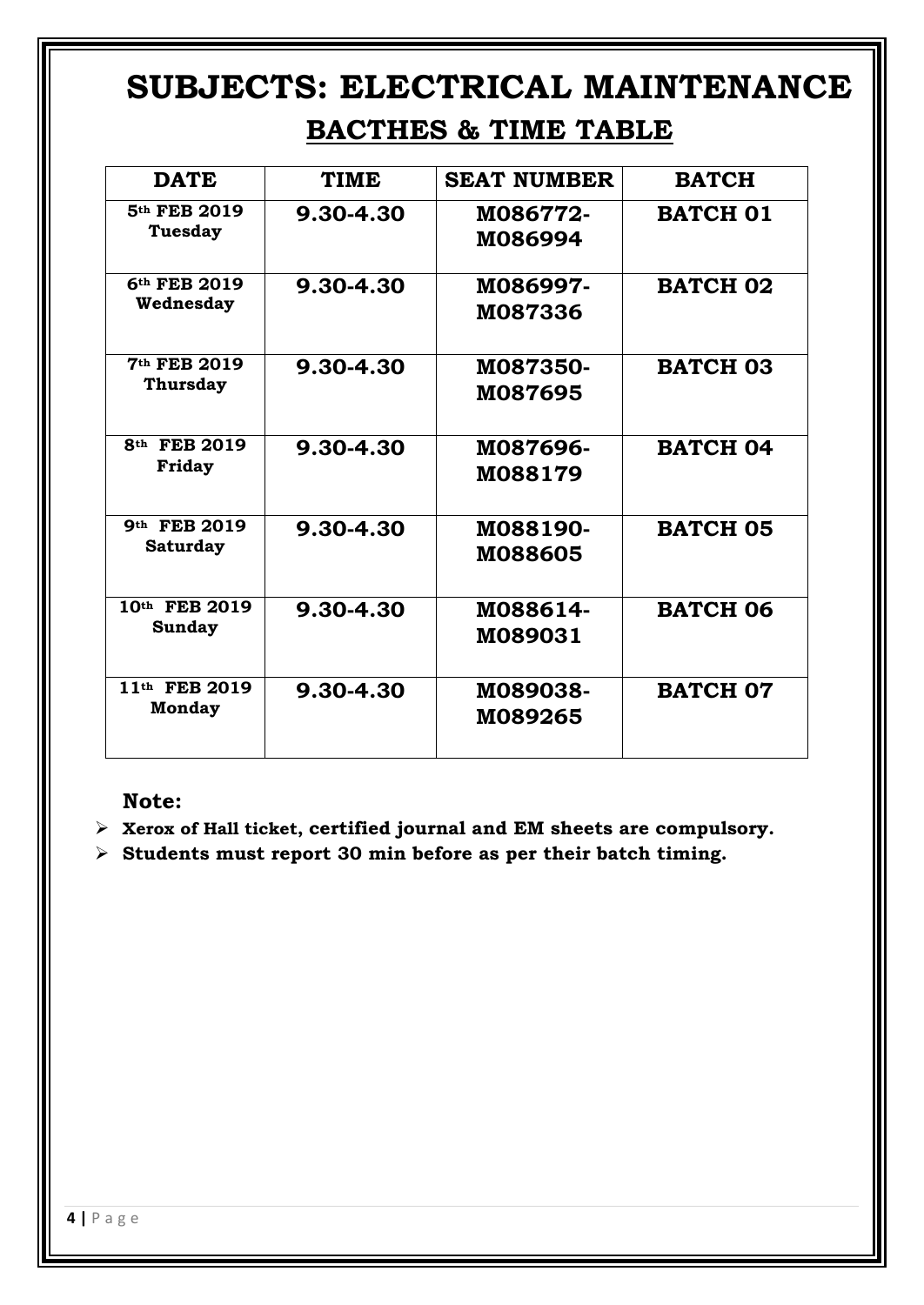## **SUBJECTS: COMPUTER SCIENCE BATCHES & TIME TABLE**

| <b>DATE</b>                   | <b>TIME</b> | <b>SEAT NUMBER</b> | <b>COMPUTER</b> |
|-------------------------------|-------------|--------------------|-----------------|
|                               |             |                    | <b>SCIENCE</b>  |
| 7 <sup>th</sup><br><b>FEB</b> | 9.30-12.30  | M086774-           | <b>BATCH 1</b>  |
| 2019                          |             | M087248            |                 |
|                               |             |                    |                 |
| Thursday                      | 1.30-4.30   | M087276-           | <b>BATCH 2</b>  |
|                               |             | M087978            |                 |
| 8 <sup>th</sup><br><b>FEB</b> | 9.30-12.30  | M087983-           | <b>BATCH 3</b>  |
| 2019                          |             | M088513            |                 |
|                               |             |                    |                 |
| Friday                        | 1.30-4.30   | M088534-           | <b>BATCH 4</b>  |
|                               |             | M089214            |                 |

#### **NOTE:**

- **Xerox of Hall ticket, certified journals are compulsory.**
- **Students must report 15 min before as per their batch timing.**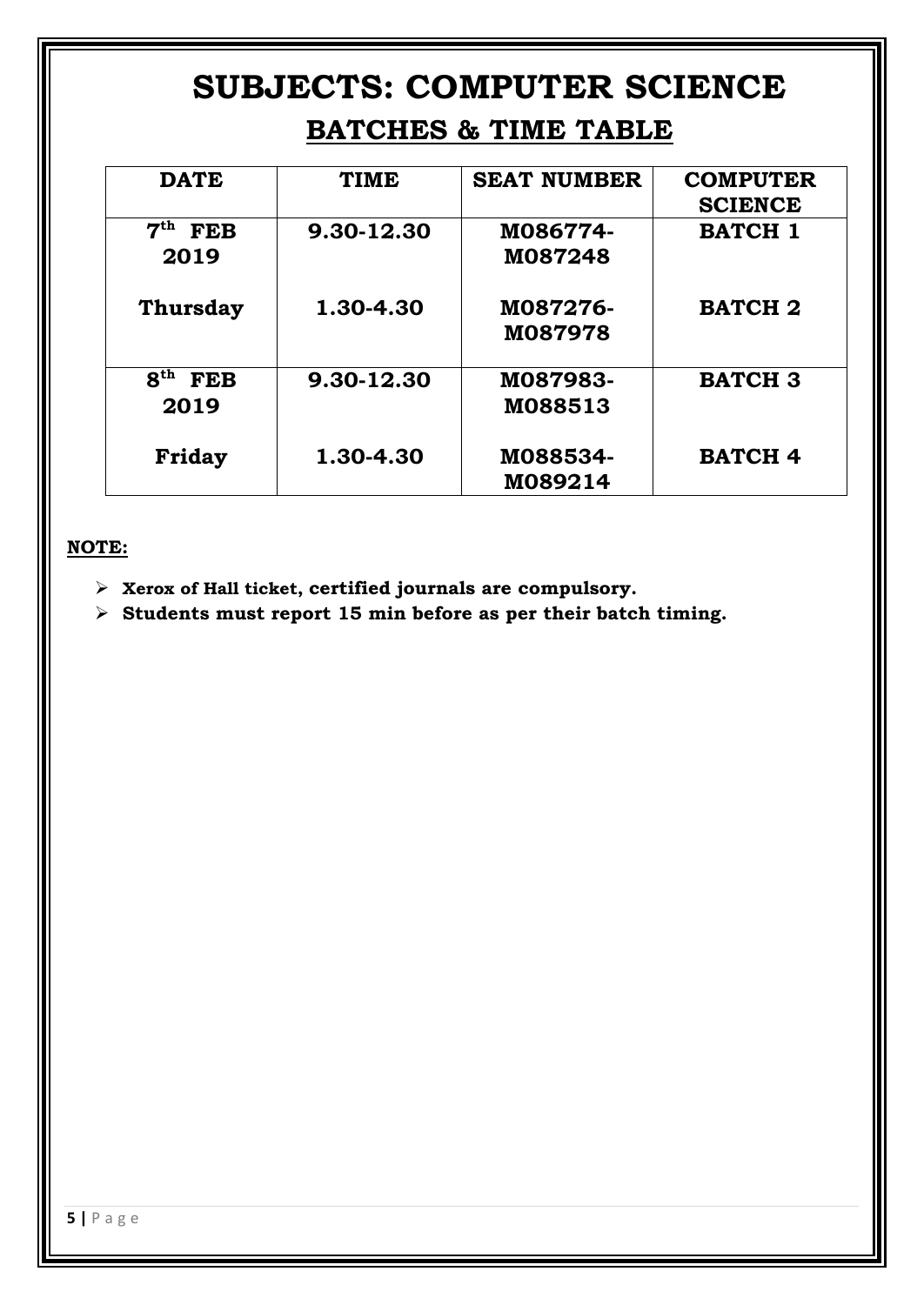## **SUBJECTS: PHYSICS & CHEMISTRY**

## **BATCHES DETAIL**

| <b>Batch</b>   | <b>Seat Number</b> |
|----------------|--------------------|
| Batch 1        | M086772-M086927    |
| Batch 2        | M086933-M087068    |
| Batch 3        | M087070-M087293    |
| Batch 4        | M087297-M087557    |
| Batch 5        | M087572-M087754    |
| Batch 6        | M087762-M087983    |
| Batch 7        | M087984-M088219    |
| Batch 8        | M088228-M088460    |
| <b>Batch 9</b> | M088471-M088696    |
| Batch 10       | M088699-M088859    |
| Batch 11       | M088895-M089190    |
| Batch 12       | M089203-M089265    |

**Note: Kindly follow time table on following page.**